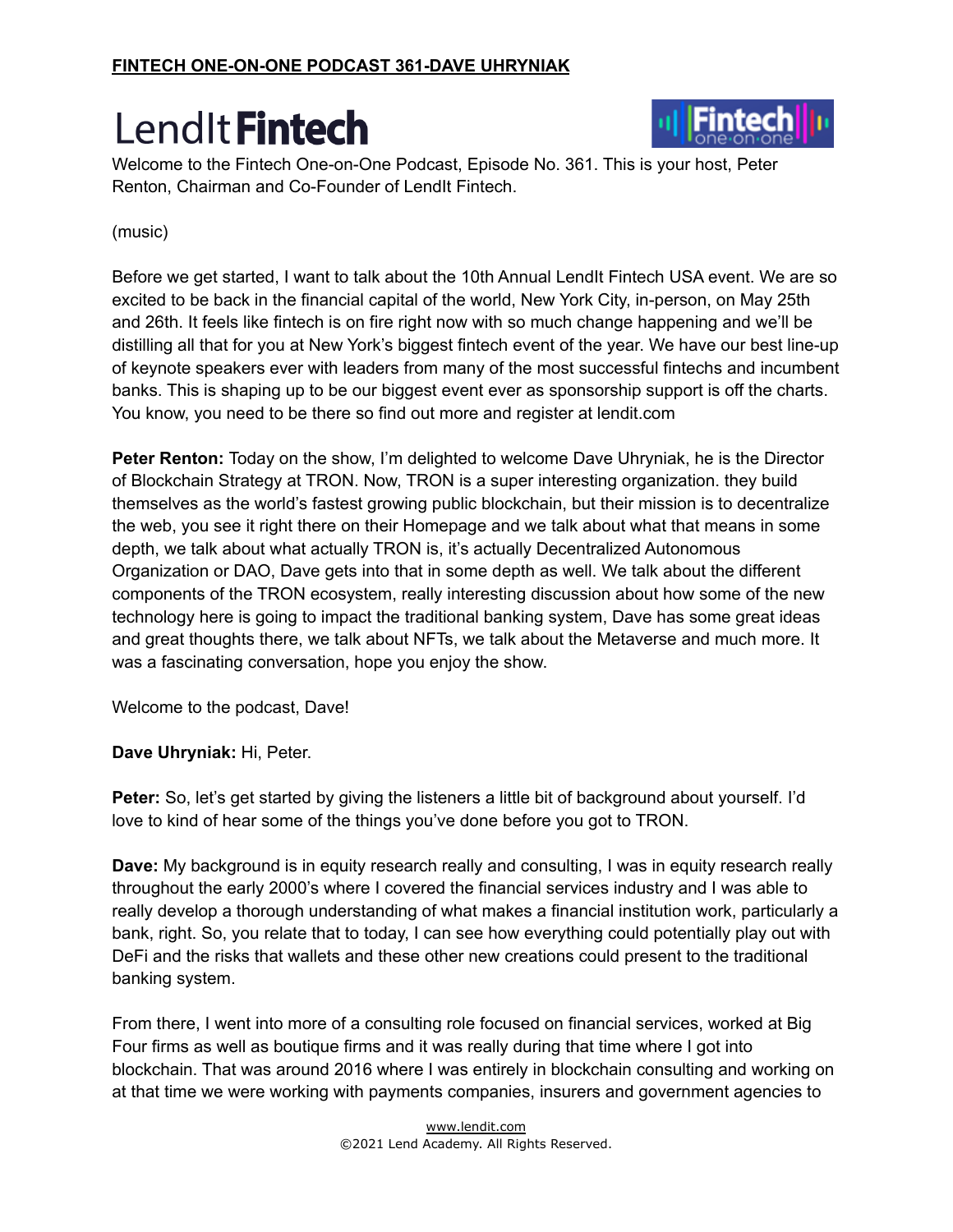

help them to understand what blockchain might mean for their business and how to respond to it. Eventually, I ended up at TRON, I wanted to get more deeply into the inner workings of crypto and blockchain, TRON was a great place to do that.

**Peter:** Right, right. So, what was it about crypto/blockchain technology that really piqued your interest?

**Dave:** When I first learned to Bitcoin, I probably, like many, thought it was a bit ridiculous, you know, it's not backed by anything necessarily, it has no value other than the value people provide to it, but then I started to really dig into it and understand it better and that was the result of, you know, reading the white paper as well as doing work on my own to understand not only blockchain technology but understand the crypto side of it and that was what really led me to want to be involved in it.

When I look at blockchain technology, you know, the biggest thing was that I thought that that technology would be definitely disruptive to the payments industry and, of course, it is. But, I didn't think or wasn't aware at that time, until a couple of years later, of how disruptive it will be to all businesses and really at this point I think we're still only scratching the surface of how blockchain and new ideas such as NFTs can really impact traditional business models.

**Peter:** Right. You joined TRON a few months back, but obviously you had a lot of options, I imagine, everyone's hiring in crypto right now, it seems. What was it specifically about the opportunity at TRON that appealed to you?

**Dave:** TRON's a really interesting place because it's a very, very well established company in certain respects. In another respect, it's still almost unknown and I found that dynamic to be quite interesting and quite engaging and something that could really be a great opportunity. So, for example, TRON, you mentioned earlier, you don't know too much about it, but TRON Mainnet went live in a fork from Ethereum in 2018 really starting in Asia and during that time, within Asia, we developed a huge presence throughout kind of the APAC region, really a very broad ecosystem with everything from decentralized exchanges to an NFT marketplace and really one of the things we do very well is, you know, probably 25%, nearly 25% of all Stablecoin trading flows through a TRON platform which is pretty significant.

But then you move to the US and, you know, TRON is almost, you know, in many respects known very little. I saw that, or at least I believe, that's an opportunity because we have this huge really what is a superior layer one blockchain technology at the core, right, and if you think about it in terms of, you know, the blockchain trilemma of decentralization, scalability, security, I think TRON in an honest assessment, TRON probably exceeds most blockchains that are out there and really, we just have to make it more known to users in the US and increase awareness and have people building on it.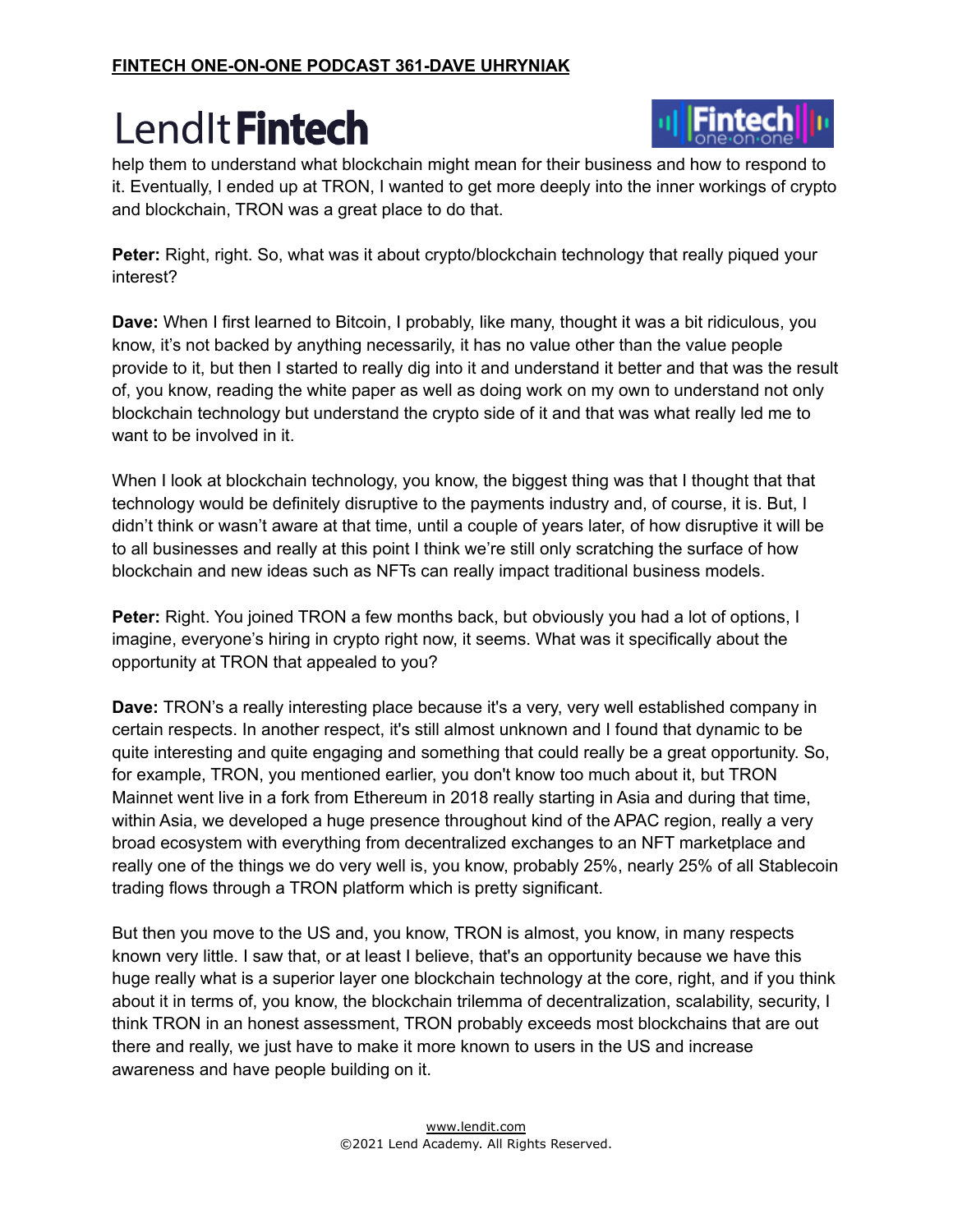

**Peter:** Right, right. You mentioned some there but what are the different components of the TRON ecosystem?

**Dave:** The TRON ecosystem really after growing pretty rapidly within the last few years, now we're really focused on going what we see is six key areas,right. So, DeFi is definitely a key area for us and within DeFi there is a wide range of projects already on it, but then like I said, we have a decentralized exchange Poloniex, the JUST platform is also a decentralized exchange, I think the market cap on that might be around \$4 Billion so it's pretty significant and then we're adding new projects all the time. NFTs is the second part or one of the pieces of the ecosystem, we started out with Ape NFT Gallery to where, you know, users could come and look at NFTs related to the more typical pixelated images or NFT versions of classic pieces of art, right. So now, we've expanded that to include a marketplace to where now, you know, the marketplace launched earlier this month, I think there's over 60,000 or 65,000 NFTs listed on it already so it's growing rapidly, we're adding more collections to that platform , you know, daily.

From there, GameFi, we started with WIN NFT HORSE was the first one and I think the second one now is WIN NFT RACE. You know, not only are we developing our own games, we have new games coming on to the platform all the time. Metaverse, another key area for us, you know, we just purchased some space in Blocktopia in that office building as well as well as we have space in Crypto Voxels, we don't do all these separately, we see them really overlapping between Metaverse and NFTs and GameFi, really it's all blending, we're doing a lot there as well.

Then let's talk about Next Cross-Chain where we have BitTorrent chain which really I think is really unique, a differentiator for TRON. As you know, I think that was 2019/2020, TRON bought BitTorrent, you know, one of the largest platforms in the world and now we've developed BitTorrent Chain which is a cross-chain solution so by developing on TRON using BitTorrent users are automatically also connected to BNB smart chain as well as Ethereum and that's how really we see the world developing. It will be cross-chain, multichain cross-chain, everything will interact and I think TRON is definitely a leader in forging that path.

And then lastly, let's talk about Stablecoins, as I talked about earlier, for USDT, the Tether Stablecoin, we do just the other half of all the volume on Tether is through TRON which gives us approximately almost a 25% market share of all Stablecoin trading. What's interesting is TRON actually has a larger share of Tether than Ethereum and when you look at the market caps of Ethereum and TRON they're vastly different. I think TRON, well, I don't know the market cap off at the top of my head right now, but it is a fraction of Ethereum's, I know that, yet we're still able to have a bigger market share in Stablecoin trading and I think that's really due to the significant competitive advantages we hold there in terms of speed and cost, really just can't be matched anywhere else.

**Peter:** Right.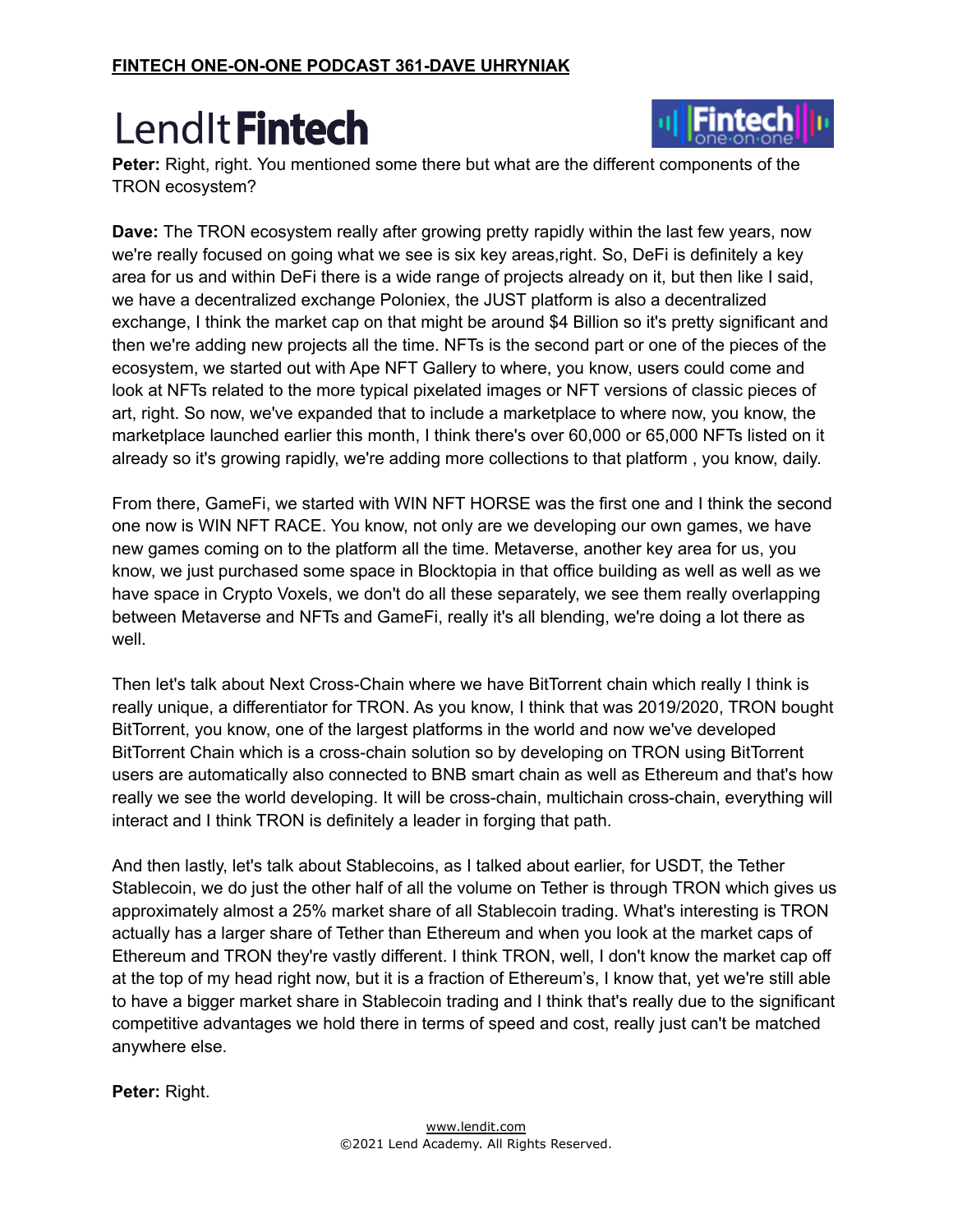

**Dave:** And then coming up on the fifth of this week, May 5th, we are launching USDD, the first decentralized Stablecoin which, in my opinion, is really very unique the way it's setup and the way it's managed and I think it's going to really bring together the blockchain crypto community. I could see it being adopted, in my mind, by many countries as legal tender, I think it makes a lot of sense.

**Peter:** Interesting. So, can you maybe just dive into that a little bit, like what is it that makes USDD different from USDC, USDT or some of the other Stablecoins that have a lot of volume.

**Dave:** Sure. As it starts out, we'll have tender reserve backed by TRON and over time that reserve, the TRON portion, will go down and that will be replaced by reserve from other large blockchain participants around the world. Think of it in these terms, right, so if you think about the United States Federal Reserve System, there is the Central Bank and there's different branches of the Federal Reserve throughout the country, they all make different contributions to, you know, the Central Bank to support the dollar, right.

Similarly, TRON will kind of function in that Central Bank role in terms of providing the reserve and getting it started, handling the back-office type of operations and other blockchain entities throughout the world will contribute to that reserve and then dynamically, the peg will be maintained by burning or adding TRX as the peg moves away from the dollar, right. So, it's very dynamic, it's very diversified, it's very decentralized, hence, the name the USD Decentralized.

**Peter:** Right, got you. And so, TRON uses a Proof-of-Stake model, right?

**Dave:** Well, we use a Delegated Proof-of-Stake.

**Peter:** Okay. So, maybe you could explain how a Delegated Proof-of-Stake is different to a Proof-of-Stake.

**Dave:** In Proof-of-Stake there's a lot of talk right now about Proof-of-Stake because, you know, Ethereum is Proof-of-Work and eventually, at some point, they're moving to Proof-of-Stake for a variety of reasons that we'll touch on and there's even kind of a school of thought that say that blockchain should move away from Proof-of-Work to Proof-of-Stake as well. Now, Proof-of-Stake versus Proof-of-Work is probably more efficient, I that's what people are looking for, there's a bit more speed, it's more scalable and if you look at Proof-of-Stake versus Proof-of-Work, you know, from that aspect it's a bit more, not that anyone will say it's more environmentally friendly because Proof-of-Work is much more environmentally friendly than you hear about on a day-to-day basis.

I mean, I don't want to get into that, but when you look at Delegated Proof-of-Stake, you're really looking at something that is even more energy efficient than Proof-of-Stake. It's more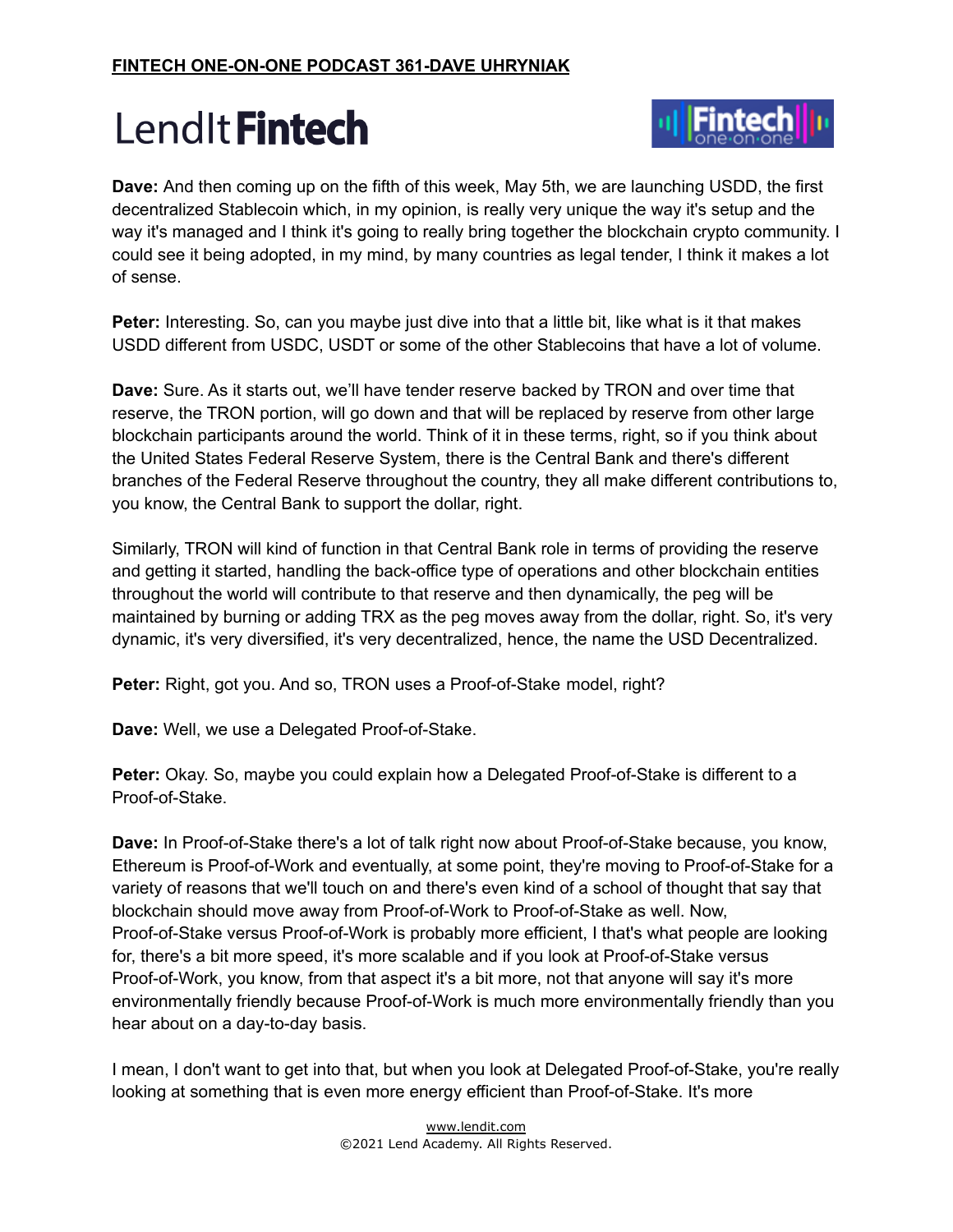

democratic because delegates are elected through a much more democratic voting system and each token holder has a say. For TRON, you know, we validate transactions in less than three seconds, it's secure. TRON, unlike another large blockchain that happened this week reporting a great deal of congestion and was down for seven hours, TRON has never had congestion and, you know, it's a very secure, very stable blockchain, part of that could be due to Delegated Proof-of-Stake.

So, those are some of the larger differences, kind of at a high level, obviously I'm much more familiar with DPOS than POS because that's where I work in, but, yeah, I would say that's at a high level, that's what makes it different.

**Peter:** You've got an interesting perspective there because you said you were a consultant in the traditional world and you've moved to this DeFi world, I'd love to get your perspective on what you think the financial community, bankers, even fintech companies, what is it do you think they need to understand about DeFi?

**Dave:** When you look at what's happening in the US right now with how different groups of traditional financial services are approaching DeFi, so let's break the traditional world into two groups at this point. So, you have traditional retail banks and then you have the traditional, what we call capital markets banks so we're on this side, this is more of your Goldman Sachs, Morgan Stanley, those types of banks. Over on the other side, you know, let's just say that's more of your Wells Fargo and smaller hometown banks, mid-sized banks, you know, Fifth Thirds of the world, that type of thing. So, let's look at it through those two lenses and what you see is on the capital market side they are integrating and adopting this new DeFi methods of doing business.

So, for example, Goldman Sachs recently made a loan with Bitcoin, they're doing a lot of NFT development, integrating blockchain into clearing and settlement, right, so they're adopting these tools and these new technologies, really trying to work with them. And I think, over time, what you're going to see in a short amount of time is having a degree of M&A and activity in that space, right, so much like early in the tens when fintech was just coming up, you know, they were picking apart the large banks because they would pick one service, do it much better than the banks can and then eventually it will be acquired. I think something similar is going to happen along those lines in the capital markets space.

Now, let's move over to the retail side, so I think what we're seeing here is retail is being much more adversarial towards the new technologies, right, we don't see, really for the most part in the US, there's some banks like in Argentina, Banco Galicia announced that they will be offering some crypto products to their depositors I think maybe in their asset management space. But, for the most part, in US retail banks we see much more of a standoffish approach, maybe somewhat of a competitive approach and we think that's because well, one, retail banks really aren't good at adopting to change; two, there's never been a serious competitor to op-ed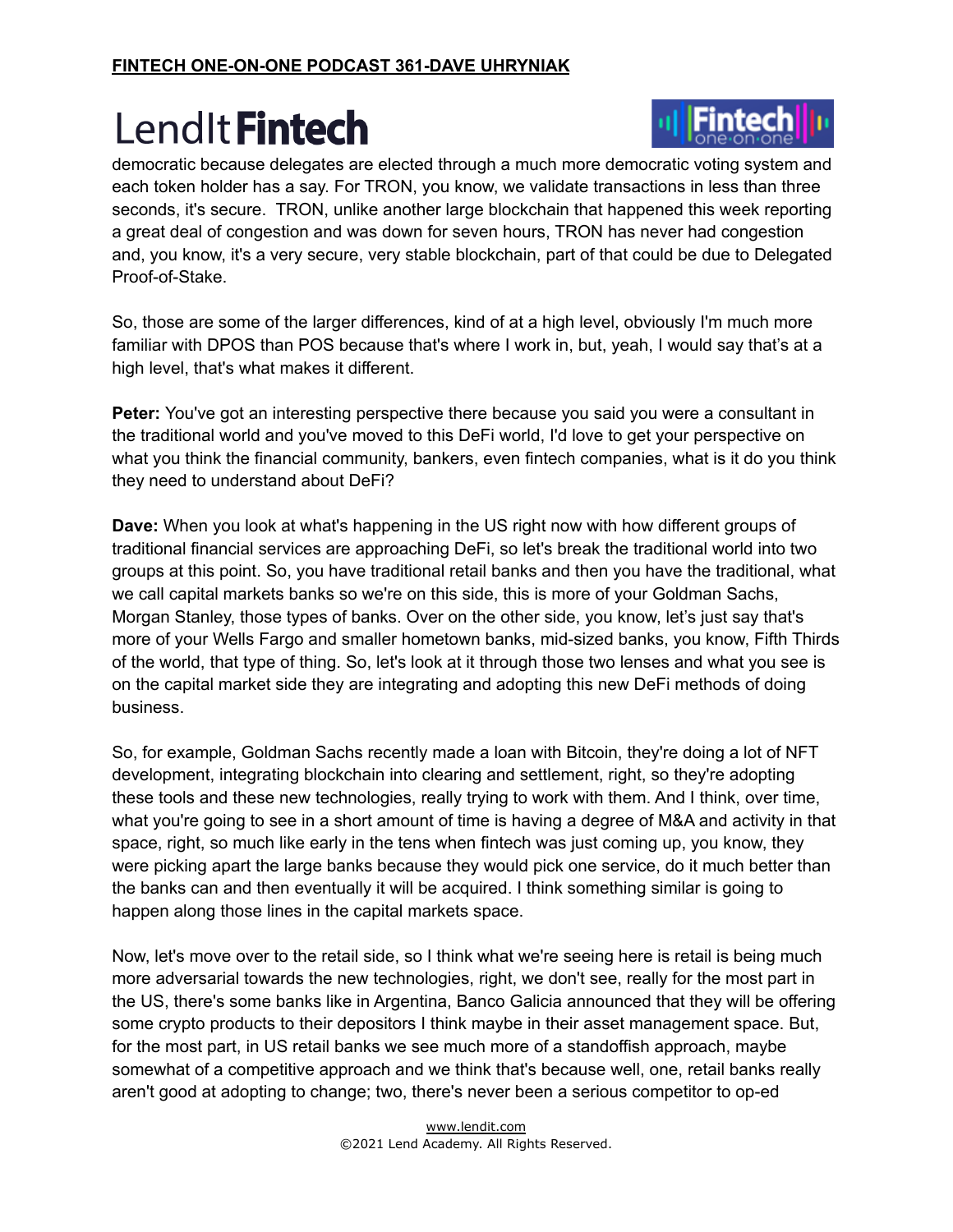

checking accounts in the entire lending deposit business as there is now within the crypto world so that's something completely out of the blue.

Their first response, and I think you're seeing that already, is going to be to seek regulatory relief so what we're seeing is the CFPB now wants some influence over crypto and the SEC is hiring a bunch of more crypto people and, you know, all of that I think is, I'm sure they're doing it for a lot of reasons, part of it is to try and protect traditional banks from these new interlopers that do it better, faster, cheaper than they do, right. So, that's their first line of defense, but really, in my view, crypto can't be stopped and you see wallets becoming much more prominent and what wallets mean is as crypto adoption becomes more and more and more people use crypto, it eliminates the need to have a traditional bank account with ramps for crypto into fiat and back or even crypto into Stablecoin and using that as legal tender you don't need to have a bank account.

Now, pull that through, you see deposits, really short-term, low cost deposits at banks begin to dry up, they're moving to a different source. What does that mean? That means there's fewer liabilities, banks can make fewer loans, that means they have to ultimately borrow more from the Fed, get a higher cost of funding, profits of banks begin to fall. That's just on that side and that's one thing I think they are going to fight against staunchly. Payments is another business, monstrous business around the globe, they will push back against that.

When you think about .......it's funny, I did a podcast I guess last Friday with some folks from Binance and we're talking about how centralized exchanges really function as bridges between different payment systems. If you took that out to the extreme or even just a little bit, what they're doing now as an exchange is moving information from point-to-point between people, right, so why couldn't that information they move be a payment from point-to-point, right. I have no idea if that's on their roadmap or their horizon or whatever, but it makes sense because they're just really facilitating a transaction, really facilitating the exchange of information and that's all a payment is.

#### **Peter:** Right.

**Dave:** So, you know, there's a lot of things going on that could materially upend the current financial system and on the retail side, like I said, confrontation, on the institutional side, collaboration.

**Peter: I read you recently became a DAO, a Decentralized Autonomous Organization.** 

**Dave:** That's right.

**Peter:** Can you explain why you did that and what that means for TRON?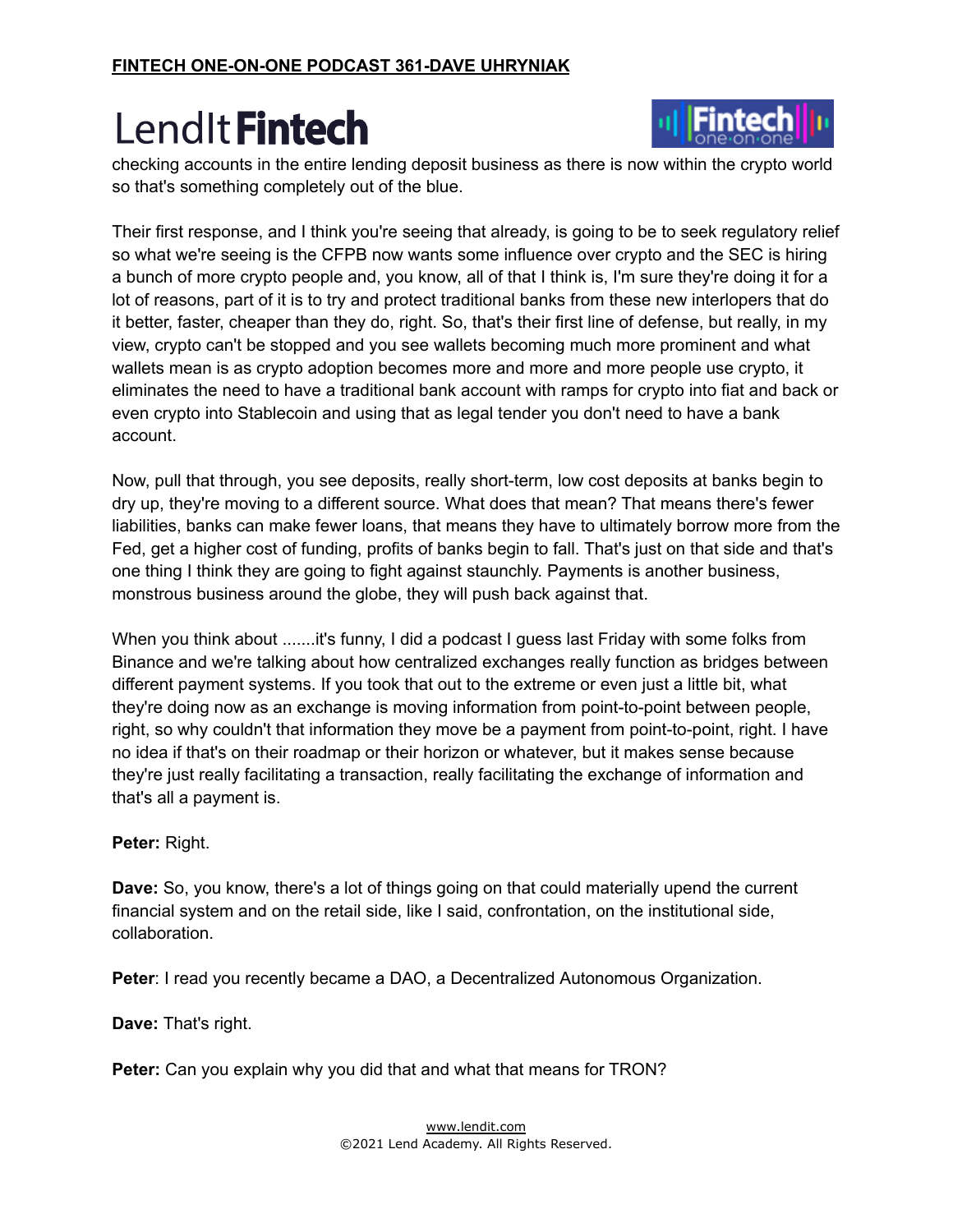

I think that was a big driver for wanting to do it, I think it's difficult to say decentralize the web when your company is centralized, you know, that's not how TRON is anymore, we are a fully decentralized organization. What's it like working there? You know, working with a DAO, at this point in time, offers some unique challenges because you have to have different organizations for signing contracts and doing a lot of day-to-day things, just normal business things that you require different things for, but that's because really the legal framework hasn't kept up with kind of the technological framework, you know, I should say with the caveat of Wyoming which has given DAOs legal rights to move to LLCs.

**Peter:** Okay. So, I'd love to kind of get your sense, you know, your thoughts on NFTs, you touched on it earlier. Obviously, we've seen a lot of action in the art space, some in music, gaming is picking up, what is it that you're seeing at TRON, you said you've got 65,000 NFTs, where do you see the NFT space going and how is TRON going to help facilitate that?

**Dave:** I think the NFT space may be one of the most dynamic and most interesting business situations ever to exist and here's why. (Peter laughs) It's because the applicability of NFTs, much like blockchain, also very interesting, much like blockchain, they are applicable in so many areas, right. The use cases for NFTs for art and even music are really the low hanging fruit of NFTs. We're starting to see them...I think the next set will really be kind of adoption within financial services, mainstream financial services by large institutions, again, back to the capital markets firms. Goldman Sachs is developing NFTs for financial services and I'm sure all the other Wall Street banks will be following. NFTs have use cases in about 12 or so industries and within each industry is multiple use cases. People often use baseball to say how far along a certain something has progressed and I would say we're in the top of the first with NFTs.

We're at a point where we don't know what we don't know about how they can be applied, but it's going to be financial services, you'll see them in supply chain, you'll see them in real estate, luxury goods, really I think eventually everywhere there's a blockchain you'll see NFTs on it in some form or fashion, it's really still very early. While I do like many of the current use cases for NFTs, I think the art is really cool, creators deserve more for what they make, but we're so early on how NFTs can be used, but it's really fascinating and how TRON is doing that. We're focused on those six verticals like I was talking about and really getting involved with NFTs in DeFi, NFTs in gaming, just really NFTs in the Metaverse and really enabling developers to come and, you

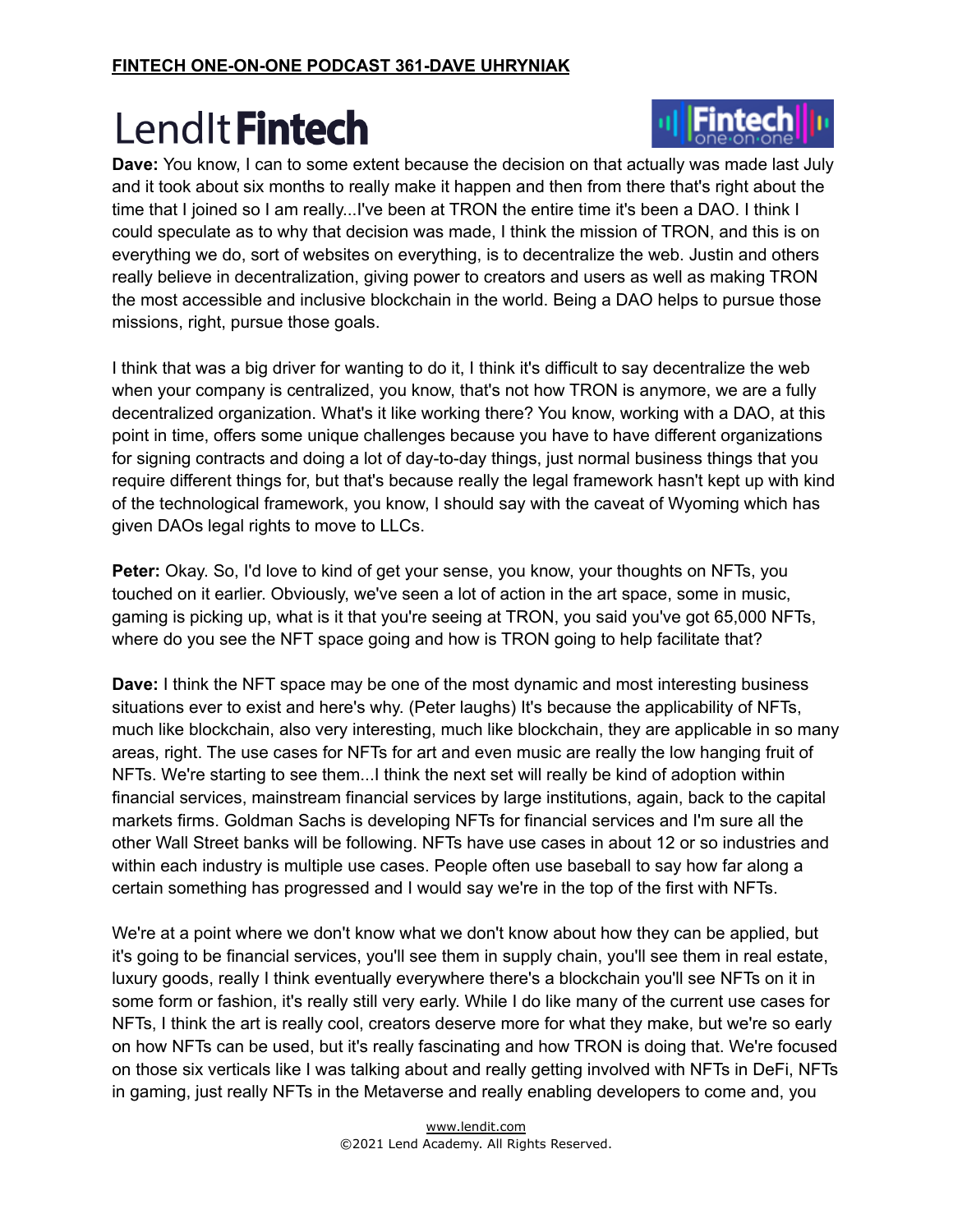

know, use the TRON layer one and be creative, you know, that's how we're getting involved there.

**Peter:** With the Metaverse, you mentioned that you bought real estate there, what do you see is the primary opportunity in the Metaverse, what is TRON really doing to kind of prepare for that?

**Dave**: I think the Metaverse is really interesting and I think it's going to be such a unique experience and I think it's going to be so much more than walking around with some VR glasses. It's going to create a really unique shopping experience so imagine being able to go into the Metaverse while you sit on you couch or somewhere, look around, go to the store, find something, purchase it in virtual reality, receive some type of NFT for it, if you would, and then either have the item delivered to your house or be able to pick it up at a store. That's really a blend of virtual and real world and I think that's going to be a big part of what happens in the Metaverse and TRON is really enabling a lot of that.

What we do is enabling developers really, you know, going back to our competitive advantages or some of them thinking about cost and speed by being low cost. TRON is incredibly inclusive and accessible to people around the world, it's also incredibly developer-friendly and creator-friendly because to do something that innovative you need to try, fail, try, fail, do it again and you can't spend a ton in gas fees every time you try and fail, right, you have to do it at the lowest cost possible and that's what TRON provides, right. So, it's a great place to get things up and running, use BitTorrent chain, increase your addressable market size or total addressable market by not only you develop here, but then you have access to BNB chain and Ethereum as well and that's how we're facilitating growth in not only the Metaverse, but the other areas.

**Peter:** Interesting, interesting indeed. So then, let's close maybe with just tell us what's exciting, what's coming down the pipe at TRON?

**Dave:** Most exciting things happening this week, USDD comes up and I can't wait, I'm really excited to see what happens with it. I think there will be a very high demand for it and can't wait to start talking more about it to people and really making it part of everyday life, you know, using it in normal transactions. I think that's what's very exciting. Additionally, we have people all the time reaching, at least, I have people all the time reaching out to me to help them not only to get on to the platform, whether it's DeFi company or NFT company, but people reaching out asking if they can participate in USDD. So, it's really an exciting time at TRON, definitely, our growth profile has shifted, we're approaching 90 million accounts and really arguably the fastest growing blockchain, but in terms of getting developers on to the platform, that's really accelerating.

**Peter:** Well, really interesting stuff, it was so interesting learning about TRON. Dave, I really appreciate your coming on the show.